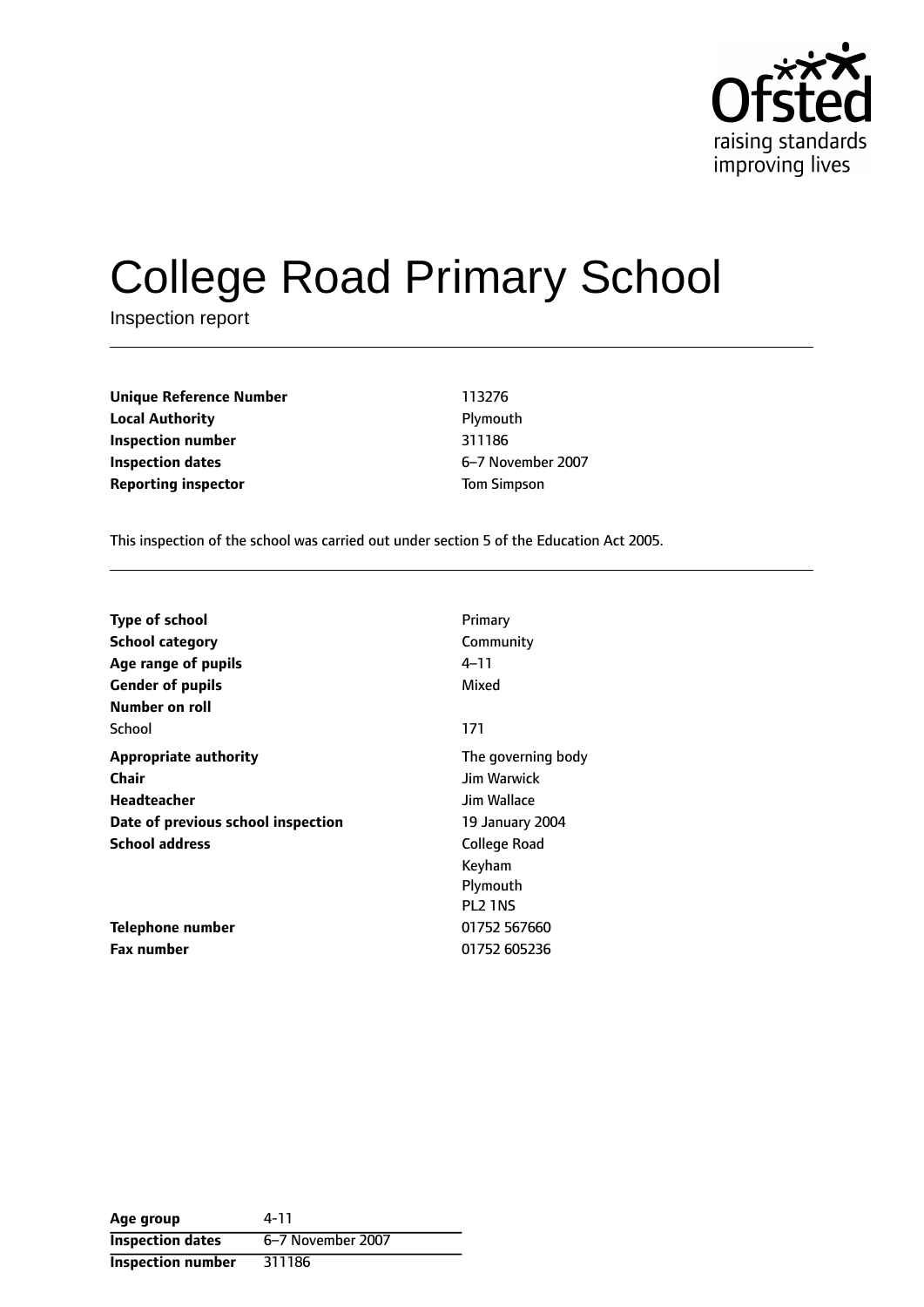.

© Crown copyright 2007

#### Website: www.ofsted.gov.uk

This document may be reproduced in whole or in part for non-commercial educational purposes, provided that the information quoted is reproduced without adaptation and the source and date of publication are stated.

Further copies of this report are obtainable from the school. Under the Education Act 2005, the school must provide a copy of this report free of charge to certain categories of people. A charge not exceeding the full cost of reproduction may be made for any other copies supplied.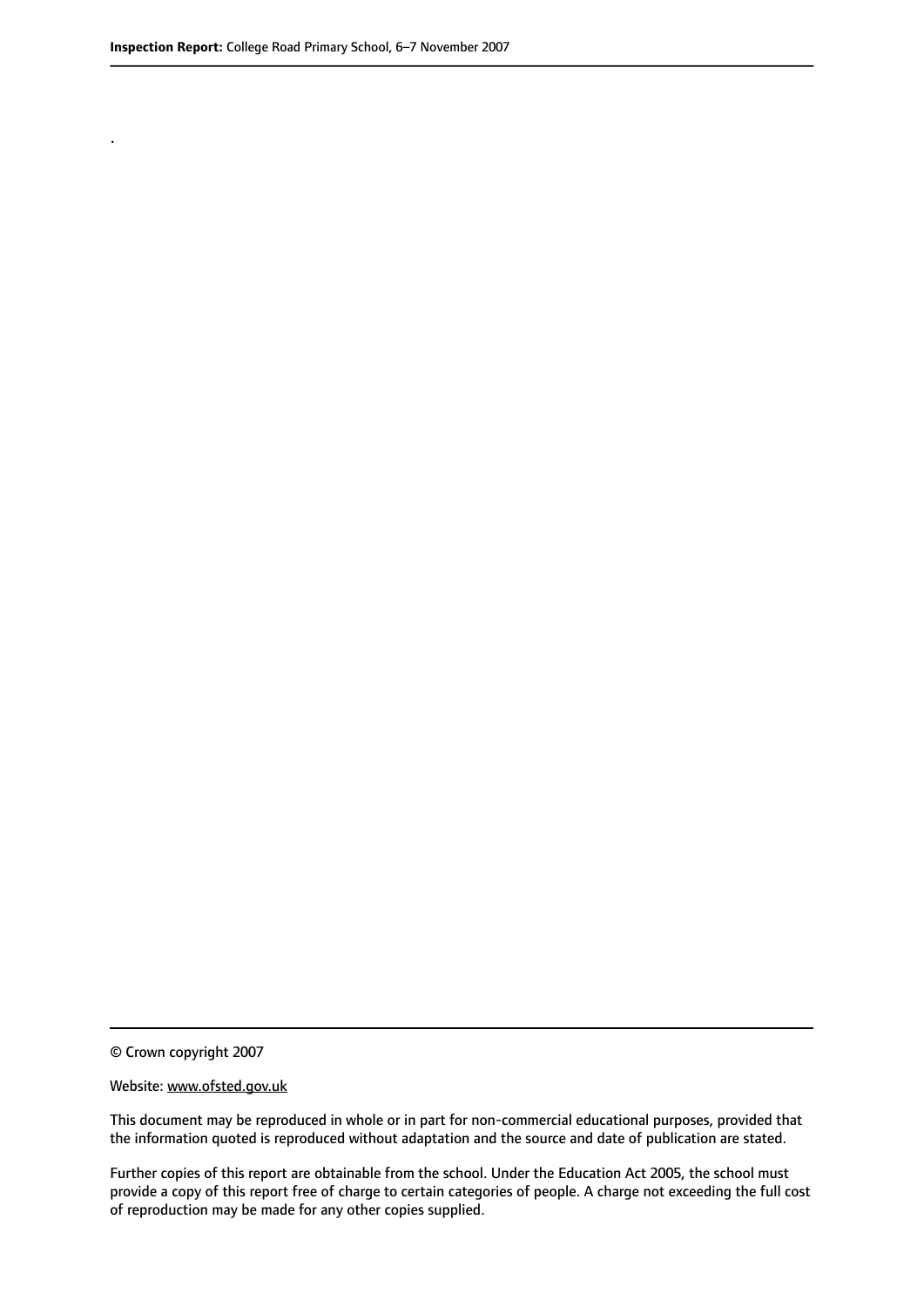# **Introduction**

The inspection was carried out by two Additional Inspectors.

#### **Description of the school**

This is a small school serving a largely urban area. The majority of pupils come from White British backgrounds and only a small minority are at an early stage of learning English as an additional language (EAL). The proportion with learning difficulties and/or disabilities (LDD) is above average. The percentage entitled to free school meals is also above average. Attainment on entry is well below the level expected nationally. More pupils join or leave the school during the year than is normally found. The school has received the International Schools' Award in recognition of its close links with other schools around the world. A new headteacher and a newly constituted senior leadership team have been in place since September 2007.

#### **Key for inspection grades**

| Grade 1 | Outstanding  |
|---------|--------------|
| Grade 2 | Good         |
| Grade 3 | Satisfactory |
| Grade 4 | Inadequate   |
|         |              |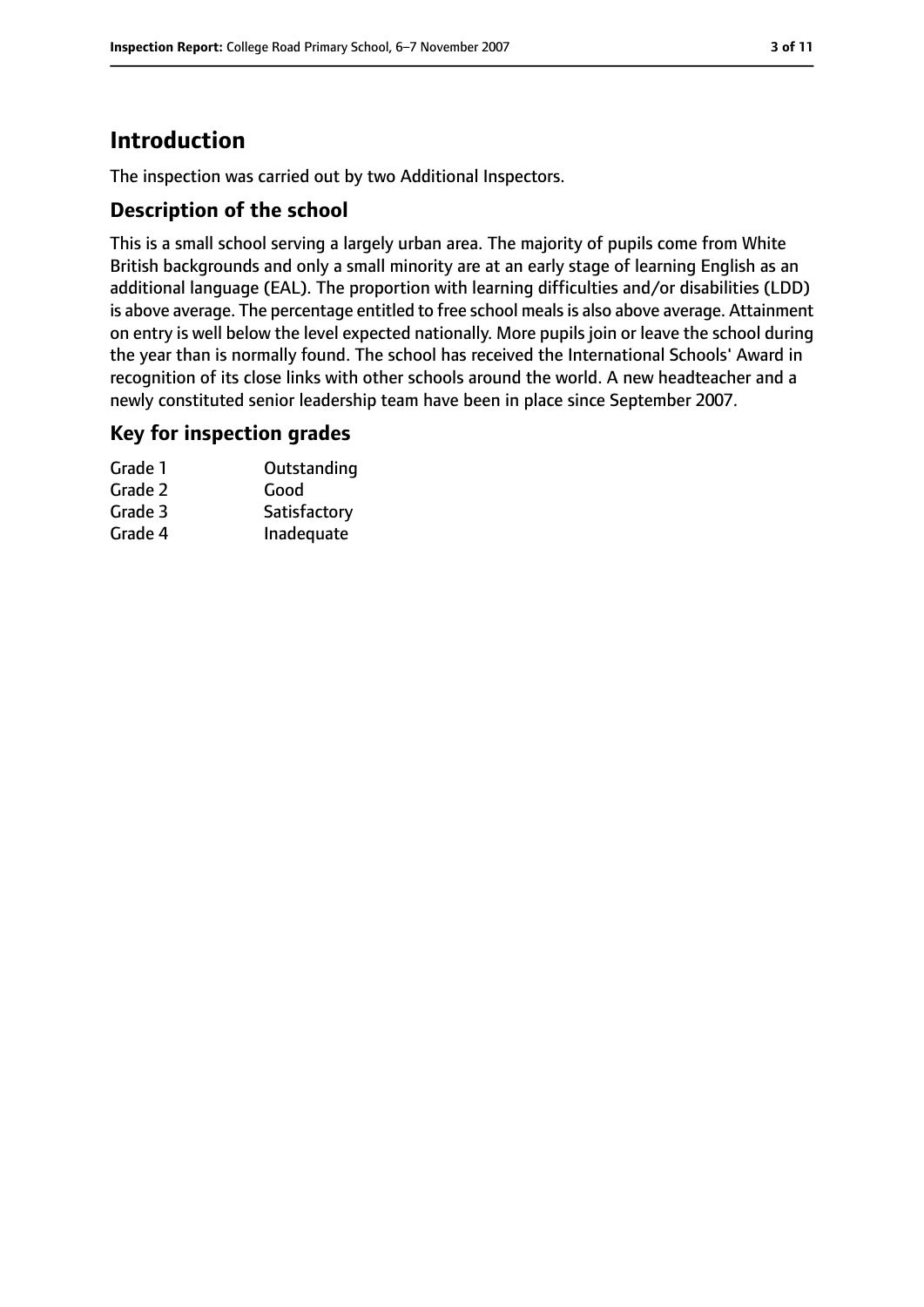# **Overall effectiveness of the school**

#### **Grade: 3**

This is a satisfactory school. It has some significant strengths as well as areas of relative weakness. A particular strength is the effective pastoral care it provides for its pupils. All staff are very committed to further raising academic standards while developing a curriculum which is interesting and relevant for the pupils. The pupils are well known to staff and this contributes successfully to their good personal development. The pupils clearly enjoy coming to school and feel safe there. Most parents comment positively on the provision the school makes for their children. One parent wrote, 'Since the day my child started school, he has never once said he did not want to go, and when he was ill he cried because he couldn't.' Another commented, 'I am very happy with my daughter's improvement since being at this school. She has learned very well.'

Pupils' achievement is satisfactory overall but it is not consistent throughout the school. This is largely because the quality of teaching, though also satisfactory overall, varies too widely. It does not ensure that pupils do as well asthey should. For example, teaching and achievement are good in the Foundation Stage but there are examples of pupils making unsatisfactory achievement in Years 3 to 6, particularly in writing and mathematics. As a result, although standards are rising, they are still below average by the time pupils leave the school.

The new headteacher and senior leadership team have a clear vision for raising standards and improving the school's provision. As a result of a thorough assessment of the current situation, they also have a very good appreciation of what needs to be done to achieve this. A number of promising strategies for improvement have already been put in place and more are planned for the near future. As yet, these have not had a full impact on raising achievement and standards. Leadership and management are currently judged to be satisfactory.

Curricular provision is satisfactory and, through recent adjustments, fully meets statutory requirements. A good range of enrichment activities is provided. However, the current curriculum is not engaging pupils enough, nor is it stimulating them to reach for higher standards. The school has recognised this and has identified it as one of its targets for improvement.

Care, guidance and support are good overall. Academic guidance has been strengthened in the recent past by the introduction of targets for improvement in literacy and numeracy but, again, these are only just beginning to have an impact on standards. There have been a number of improvements since the last inspection and the school has a sound capacity to improve in the future.

## **Effectiveness of the Foundation Stage**

#### **Grade: 2**

Children make good overall progress from low starting points across most of the areas of learning during their time in the Reception class. Their progress in personal, social and emotional development is particularly strong, but by the time they reach Year 1 their skills in writing are below expectations. The children enjoy being at school and work and play well together. They are well taught and there is a good level of support from both the teacher and the non-teaching staff. The curriculum provided for the children is relevant to their needs and is made interesting for them. The senior staff have a good appreciation of the strengths of the provision as well as its areas for improvement, such as extending the use of targets in order to raise standards in writing.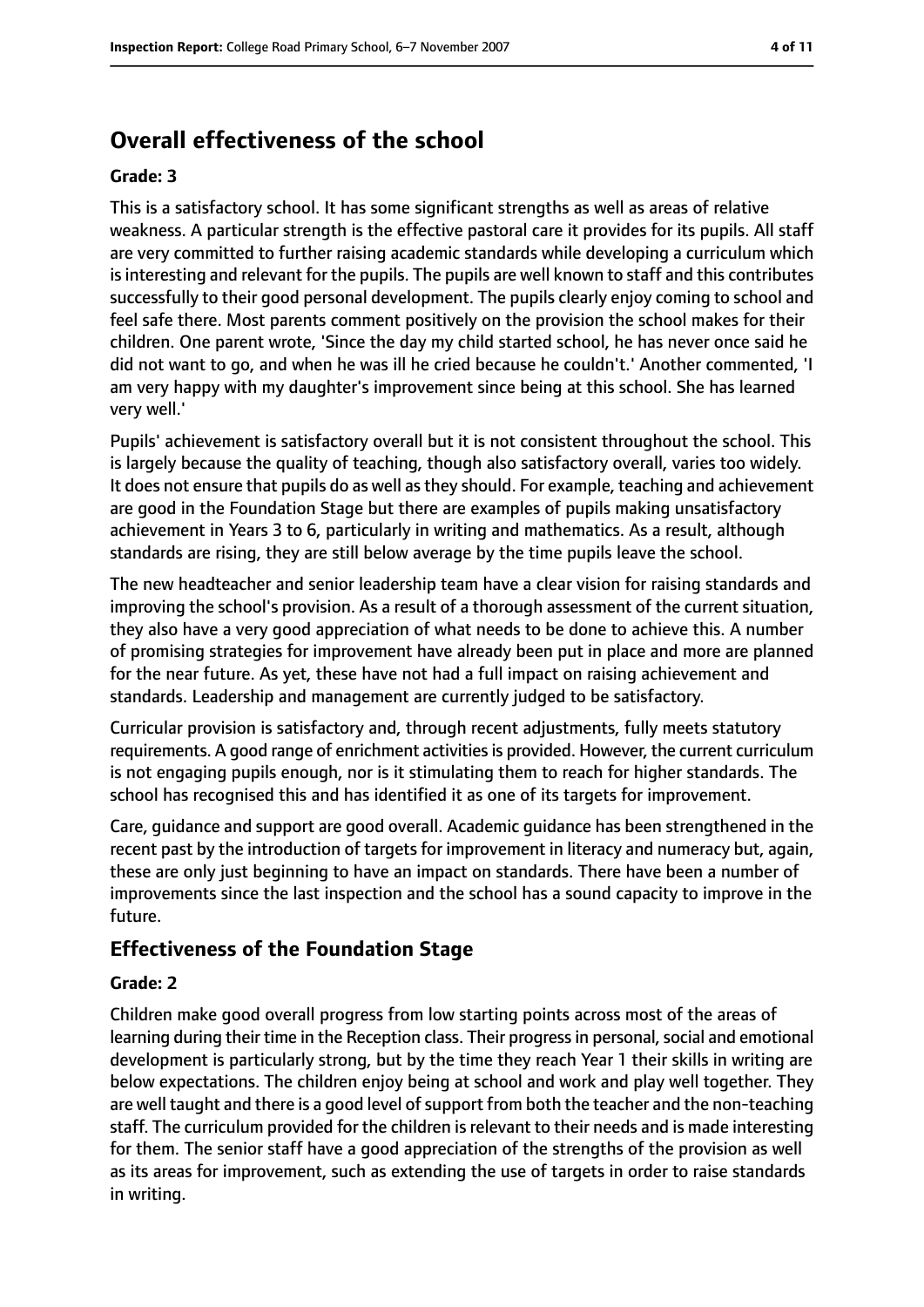## **What the school should do to improve further**

- Raise standards in writing and mathematics in Years 3 to 6
- Improve the quality of teaching and learning for pupils in Years 3 to 6
- Develop a curriculum that is more relevant and stimulating for the pupils.

## **Achievement and standards**

#### **Grade: 3**

Children make good progress in the Reception class and by the start of Year 1, apart from weaknesses in their writing skills, they are largely well prepared to embark on the rest of their education. In the most recent national assessments of pupils at the end of Year 2, results were broadly average in reading, writing and mathematics. The school's own data indicate, however, that results this academic year are likely to be a little lower. The 2007 test results for pupils in Year 6 were significantly below average in English, mathematics and science and pointed to insufficient progress made by this group of pupils. There were a number of reasons for this, including a high level of pupil mobility, some poor behaviour among the pupils and staff turnover. Evidence from the school's tracking system and current work indicates that achievement and standards in Year 6 are higher this academic year, but still below average. There are particular weaknesses in writing and mathematics. Although most pupils, including those with learning difficulties and/or disabilities (LDD) and the very small number of pupils learning English as an additional language (EAL), make satisfactory progress, there is inconsistency across Years 3 to 6.

## **Personal development and well-being**

#### **Grade: 2**

Most pupils are friendly, behave well and have positive attitudes towards their work. They thoroughly enjoy coming to school and attendance is now satisfactory, an improvement since the time of the last inspection. There is a warm ethos throughout the school which enables pupils to develop both self-esteem and confidence. Pupils' spiritual, moral, social and cultural development is good. Some parents and pupils point to a small number of pupils misbehaving in lessons and in the playground. The situation is now improving significantly and this is reflected in what the pupils told inspectors. Pupils have adopted safe and healthy lifestyles and have positive views on healthy eating. Good links with schools in other parts of the world, through the school's international programme, help the pupils to have a broad cultural understanding. The pupils make a good contribution to the school community, for example, through the school council, and feel that their views are listened to. Members of the school council were involved in the recent appointment of a new headteacher. The pupils enjoy supporting a number of charities, such as 'Children in Need'. Given their sound basic skills, the way they are prepared for the next stage of their education and later life is satisfactory overall.

## **Quality of provision**

## **Teaching and learning**

#### **Grade: 3**

The pupils are generally well managed and as a result most lessons are positive and productive learning experiences. Praise, for example, is regularly used well to support the development of pupils' self-esteem. Planning is thorough and teachers often use probing questions well to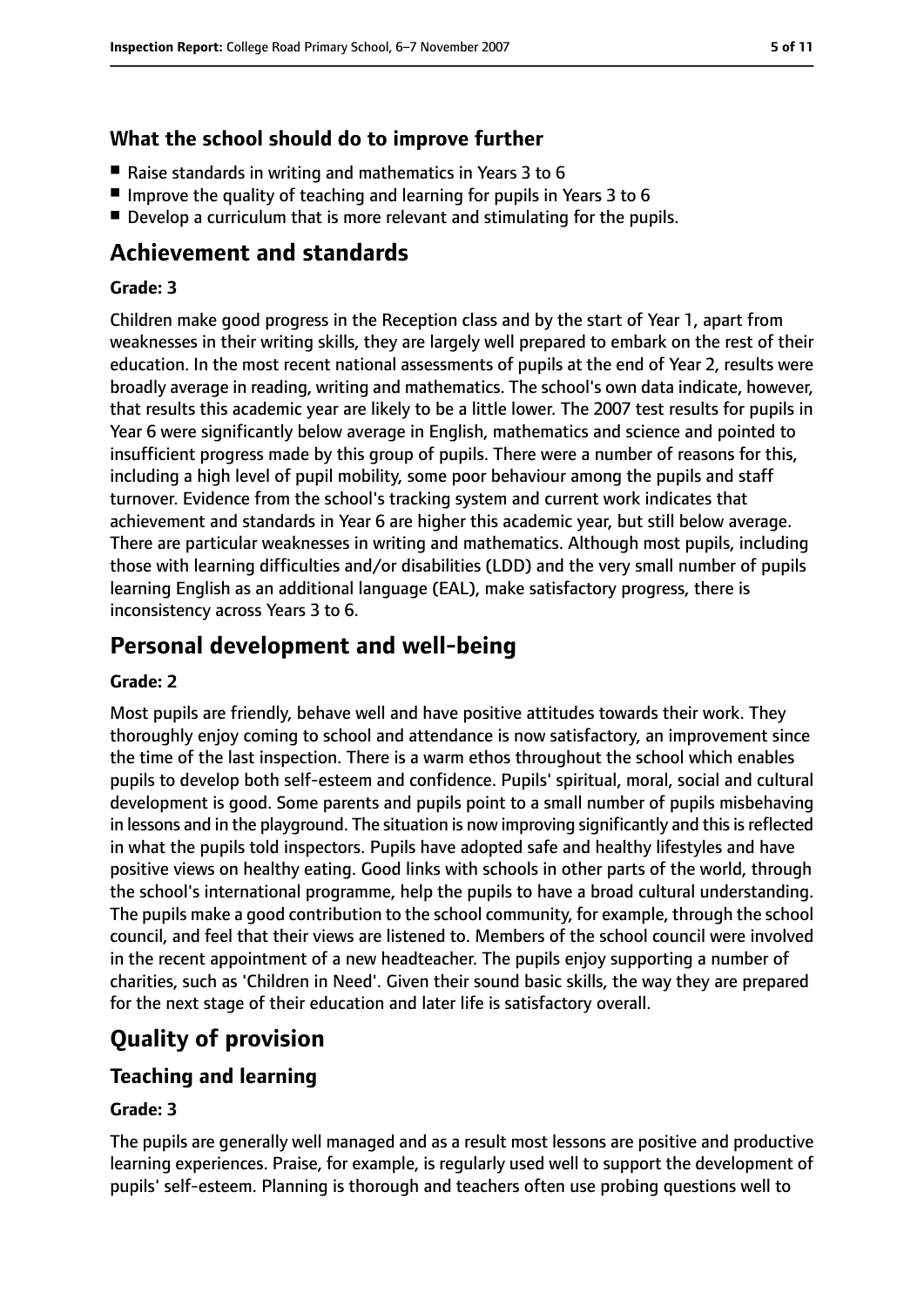extend pupils' thinking and keep them focused on their tasks. Tasks are often interesting and motivate the pupils well. In a few lessons, however, activities proceed at too slow a pace, which means that some pupils lose interest. There is also some inconsistency in the use of marking to guide pupils as to where they should go next in their learning. Occasionally, behaviour is not managed effectively enough. There are now extensive procedures in place to assess and track the pupils' progress, but the information gained is not always used effectively enough to improve the achievement of the pupils. For example, by tailoring the work in lessons to ensure that pupils of different abilities are appropriately challenged.

#### **Curriculum and other activities**

#### **Grade: 3**

The curriculum has been adjusted recently and is now broadly appropriate. It is enriched by specialist music lessons and the recent introduction of modern foreign language teaching. The curriculum for children in the Reception class is good and contributes well to their progress. More could be done to make subjects more interesting and relevant, so as to inspire the pupils and to promote higher academic standards. Good links with other local schools include a contribution from the local secondary school to the programme for providing French in Years 3 to 6.

## **Care, guidance and support**

#### **Grade: 2**

The relationships between staff and pupils are strong throughout the school. Staff, including the learning mentor, have a good knowledge of pupils' social and emotional needs. This knowledge is having a positive impact on pupils' personal development. The school also makes good use of outside agencies such as the educational psychology service to support vulnerable pupils. Pupils with LDD are generally well supported by teachers and teaching assistants. The small number of pupils with EAL are also provided with good support from school staff and outside agencies, although there is room for this to be developed even further. Robust procedures are in place for child protection, health and safety and safe staff recruitment. The school has recently introduced the setting of academic targets to support pupils' academic guidance. Although these are beginning to be used well, they have not been in place long enough to have had a sustained and measurable impact on achievement and standards.

## **Leadership and management**

#### **Grade: 3**

The headteacher provides visionary and inspirational leadership. He has a very clear idea of how to improve standards and the quality of the school's provision, and of what to do to achieve this. With his similarly proactive deputy and senior leadership team, whose work is very focused on raising standards, he has already put in place a good number of new strategies for improvement. There is some evidence that these are already beginning to have a positive effect on several aspects of school life, including behaviour and pupils' attitudes and standards. It is too soon, however, for their impact to be fully realised. Current provision has been thoroughly evaluated by staff at all levels. As a result, the school is very clear about its development needs. For example, the setting of academic targets for pupils was recognised as an area which would support the raising of standards and a system for this has been successfully introduced. Informal monitoring of teaching indicated variability in teaching skills and in the use of assessment data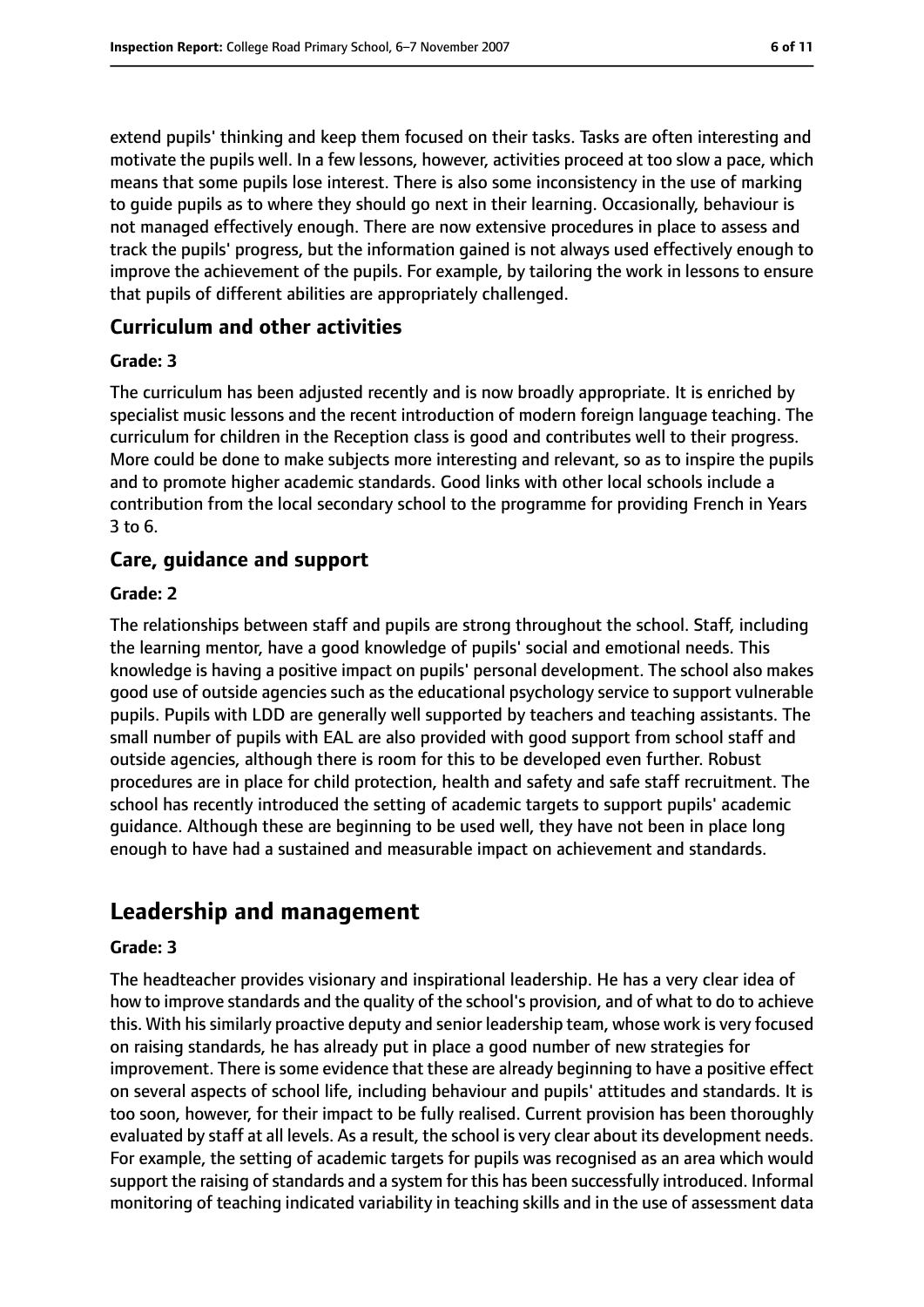and so a more formal monitoring process has now been introduced and action planned. The provision for pupils with LDD and for children in the Reception class is effectively managed.

The members of the governing body are keen, committed and supportive, but their role in formally monitoring the quality of the school's provision is underdeveloped.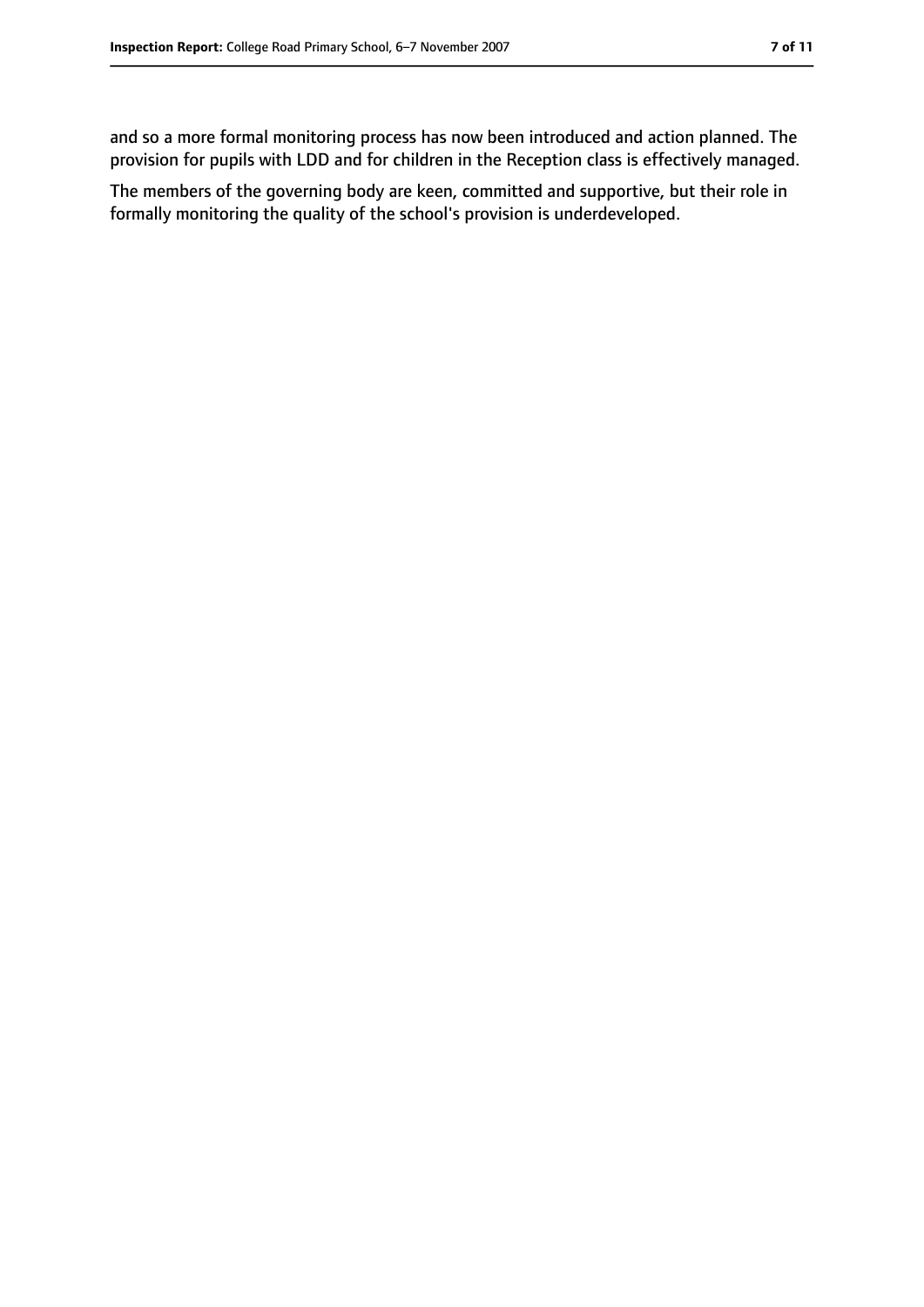**Any complaints about the inspection or the report should be made following the procedures set out in the guidance 'Complaints about school inspection', which is available from Ofsted's website: www.ofsted.gov.uk.**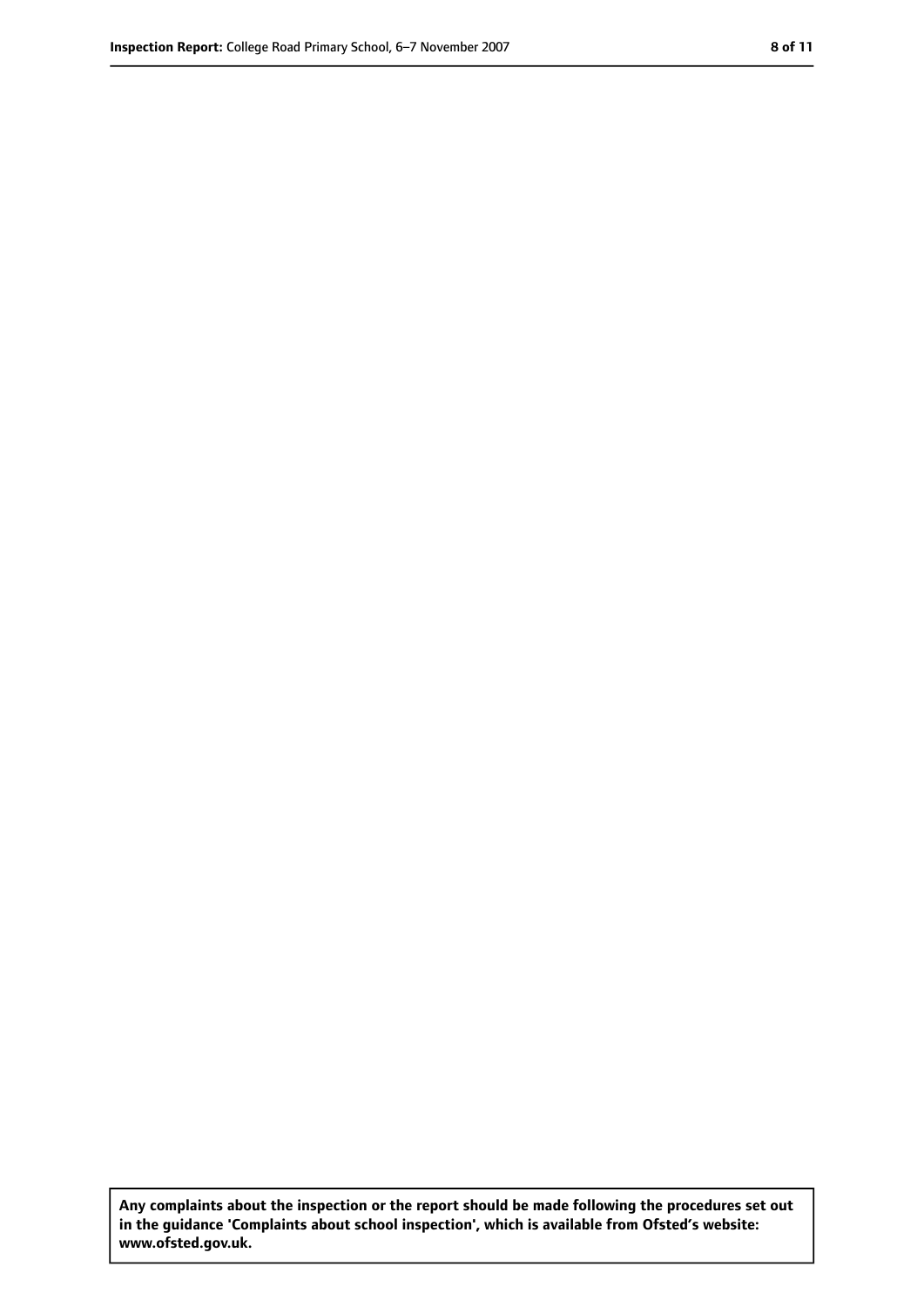## **Inspection judgements**

| $^{\backprime}$ Key to judgements: grade 1 is outstanding, grade 2 good, grade 3 satisfactory, and | <b>School</b>  |
|----------------------------------------------------------------------------------------------------|----------------|
| arade 4 inadequate                                                                                 | <b>Overall</b> |

## **Overall effectiveness**

| How effective, efficient and inclusive is the provision of education, integrated<br>care and any extended services in meeting the needs of learners? |     |
|------------------------------------------------------------------------------------------------------------------------------------------------------|-----|
| Effective steps have been taken to promote improvement since the last<br>inspection                                                                  | Yes |
| How well does the school work in partnership with others to promote learners'<br>well-being?                                                         |     |
| The effectiveness of the Foundation Stage                                                                                                            |     |
| The capacity to make any necessary improvements                                                                                                      |     |

#### **Achievement and standards**

| How well do learners achieve?                                                                               |  |
|-------------------------------------------------------------------------------------------------------------|--|
| The standards <sup>1</sup> reached by learners                                                              |  |
| How well learners make progress, taking account of any significant variations between<br>groups of learners |  |
| How well learners with learning difficulties and disabilities make progress                                 |  |

## **Personal development and well-being**

| How good is the overall personal development and well-being of the<br>learners?                                  |  |
|------------------------------------------------------------------------------------------------------------------|--|
| The extent of learners' spiritual, moral, social and cultural development                                        |  |
| The extent to which learners adopt healthy lifestyles                                                            |  |
| The extent to which learners adopt safe practices                                                                |  |
| How well learners enjoy their education                                                                          |  |
| The attendance of learners                                                                                       |  |
| The behaviour of learners                                                                                        |  |
| The extent to which learners make a positive contribution to the community                                       |  |
| How well learners develop workplace and other skills that will contribute to<br>their future economic well-being |  |

## **The quality of provision**

| How effective are teaching and learning in meeting the full range of the<br>learners' needs?          |  |
|-------------------------------------------------------------------------------------------------------|--|
| How well do the curriculum and other activities meet the range of needs<br>and interests of learners? |  |
| How well are learners cared for, guided and supported?                                                |  |

 $^1$  Grade 1 - Exceptionally and consistently high; Grade 2 - Generally above average with none significantly below average; Grade 3 - Broadly average to below average; Grade 4 - Exceptionally low.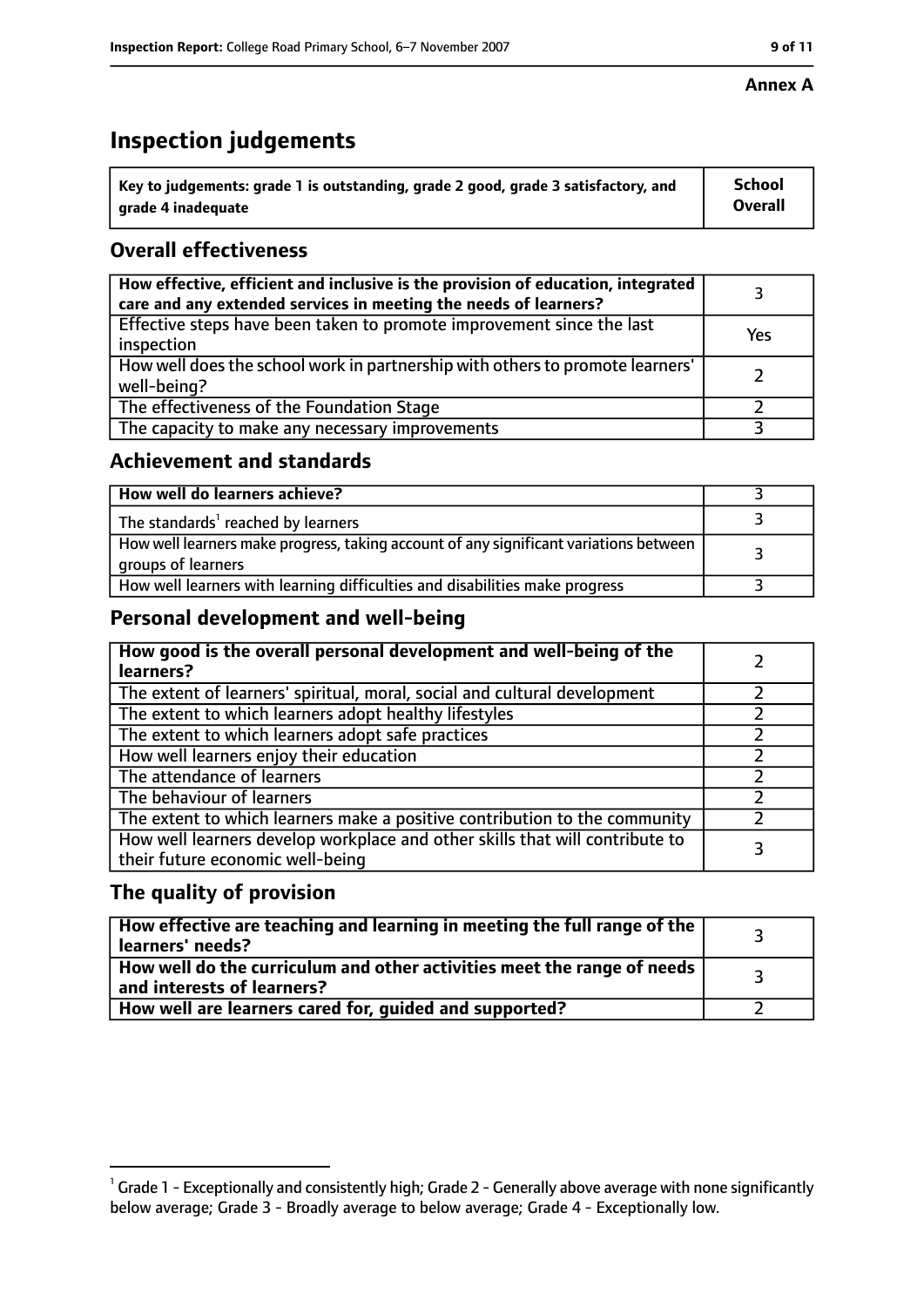# **Leadership and management**

| How effective are leadership and management in raising achievement<br>and supporting all learners?                                              |     |
|-------------------------------------------------------------------------------------------------------------------------------------------------|-----|
| How effectively leaders and managers at all levels set clear direction leading<br>to improvement and promote high quality of care and education |     |
| How effectively leaders and managers use challenging targets to raise standards                                                                 | 3   |
| The effectiveness of the school's self-evaluation                                                                                               |     |
| How well equality of opportunity is promoted and discrimination tackled so<br>that all learners achieve as well as they can                     | 3   |
| How effectively and efficiently resources, including staff, are deployed to<br>achieve value for money                                          | 3   |
| The extent to which governors and other supervisory boards discharge their<br>responsibilities                                                  | 3   |
| Do procedures for safequarding learners meet current government<br>requirements?                                                                | Yes |
| Does this school require special measures?                                                                                                      | No  |
| Does this school require a notice to improve?                                                                                                   | No  |